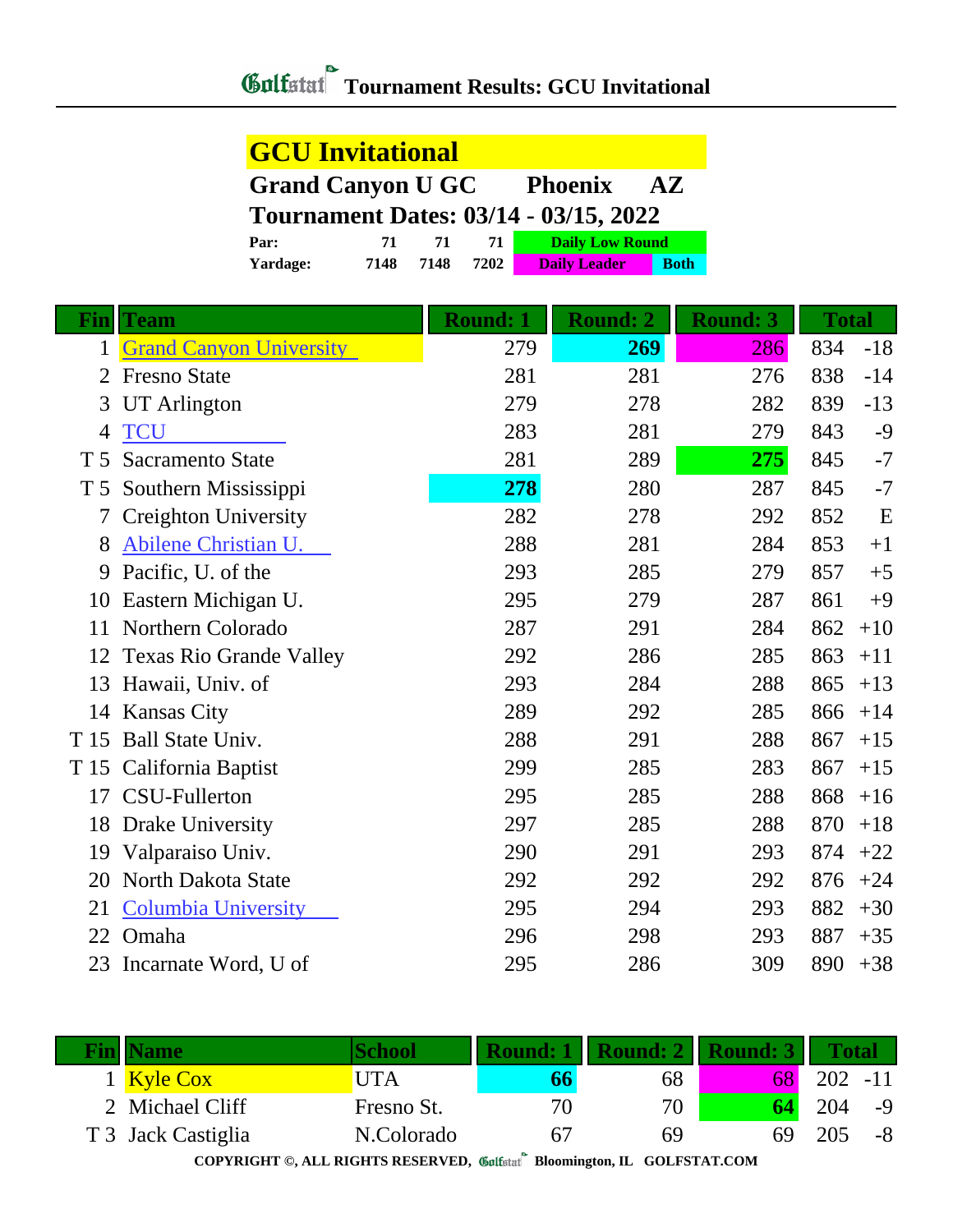| Fin<br>T <sub>3</sub> | <b>Name</b><br><b>Matthew Braley</b> | <b>School</b><br>GCU | <b>Round: 1</b><br>66 | <b>Round: 2</b><br>66 | <b>Round: 3</b><br>73 | <b>Total</b><br>205 | $-8$ |
|-----------------------|--------------------------------------|----------------------|-----------------------|-----------------------|-----------------------|---------------------|------|
| T <sub>5</sub>        | <b>Brian Choe</b>                    | Abilene Ch           | 67                    | 71                    | 69                    | 207                 | $-6$ |
| T <sub>5</sub>        | <b>Craig Passmore</b>                | GCU                  | 72                    | 67                    | 68                    | 207                 | $-6$ |
| T <sub>7</sub>        | <b>Aymeric Laussot</b>               | <b>TCU</b>           | 69                    | 67                    | 72                    | 208                 | $-5$ |
| T <sub>7</sub>        | <b>Nicky Kling</b>                   | GCU                  | 70                    | 66                    | 72                    | 208                 | $-5$ |
| 9                     | <b>Justin Gums</b>                   | <b>TCU</b>           | 70                    | 71                    | 68                    | 209                 | $-4$ |
| T 10                  | Atsuya Oishi                         | Hawaii               | 74                    | 69                    | 67                    | 210                 | $-3$ |
| T 10                  | <b>Brice Wilkinson</b>               | So. Miss.            | 72                    | 67                    | 71                    | 210                 | $-3$ |
| T 10                  | <b>Caleb Hicks</b>                   | <b>UTA</b>           | 70                    | 71                    | 69                    | 210                 | $-3$ |
|                       | T 10 Hunter Atkins                   | So. Miss.            | 70                    | 72                    | 68                    | 210                 | $-3$ |
|                       | T 10 Matthew Manganello              | Fresno St.           | 69                    | 69                    | 72                    | 210                 | $-3$ |
|                       | T 10 Maverick Pavletich              | Pacific              | 73                    | 71                    | 66                    | 210                 | $-3$ |
| T 10                  | Taj Sutherland                       | <b>UTRGV</b>         | 70                    | 71                    | 69                    | 210                 | $-3$ |
|                       | T 17 Casey Leebrick                  | Sac State            | 67                    | 75                    | 69                    | 211                 | $-2$ |
|                       | T 17 Daniel Gutgesell                | KC                   | 71                    | 70                    | 70                    | 211                 | $-2$ |
|                       | T 17 EEli Kujanpaa                   | <b>CBU</b>           | 71                    | 69                    | 71                    | 211                 | $-2$ |
|                       | T 17 Nate Vontz                      | Creighton            | 68                    | 71                    | 72                    | 211                 | $-2$ |
| T 21                  | Charlie Zielinski                    | Creighton            | 69                    | 69                    | 74                    | 212                 | $-1$ |
| T 21                  | <b>Jake Stevenson</b>                | <b>UIW</b>           | 70                    | 70                    | 72                    | 212                 | $-1$ |
| T 21                  | Juan Luis de Bethenc                 | <b>UTRGV</b>         | 71                    | 70                    | 71                    | 212                 | $-1$ |
|                       | T 21 Riley Killip                    | Pacific              | 72                    | 68                    | 72                    | 212                 | $-1$ |
| T 21                  | Ty Celone                            | E Michigan           | 72                    | 69                    | 71                    | 212                 | $-1$ |
| T 21                  | Zak Jones                            | <b>UTA</b>           | 71                    | 69                    | 72                    | 212                 | $-1$ |
|                       | T 27 Caleb VanArragon                | Valpo                | 71                    | 70                    | 72                    | 213                 | E    |
|                       | T 27 Filippo Celli                   | <b>TCU</b>           | 72                    | 71                    | 70                    | 213                 | E    |
| T 27                  | Jonathan Tanihana                    | Sac State            | 75                    | 70                    | 68                    | 213                 | E    |
|                       | T 27 Kevin Huff                      | Fresno St.           | 72                    | 70                    | 71                    | 213                 | E    |
|                       | T 27 Marcus Smith                    | E Michigan           | 71                    | 69                    | 73                    | 213                 | E    |
|                       | T 27 Pierce Braun                    | Hawaii               | 73                    | 68                    | 72                    | 213                 | E    |
|                       | T 27 Robbie Latter                   | So. Miss.            | 68                    | 72                    | 73                    | 213                 | E    |
|                       | T 27 Ryan Dupuy                      | So. Miss.            | 68                    | 70                    | 75                    | 213                 | E    |
| T 27                  | Shaun Campbell                       | Creighton            | 72                    | 67                    | 74                    | 213                 | E    |
| T 27                  | Tim Lim                              | Drake                | 70                    | 71                    | 72                    | 213                 | E    |
|                       | T 27 Zac Owens                       | GCU                  | 68                    | 70                    | 75                    | 213                 | E    |
|                       | T 38 Alex Clouse                     | Abilene Ch           | 72                    | 70                    | 72                    | 214                 | $+1$ |

**COPYRIGHT ©, ALL RIGHTS RESERVED, Bloomington, IL GOLFSTAT.COM**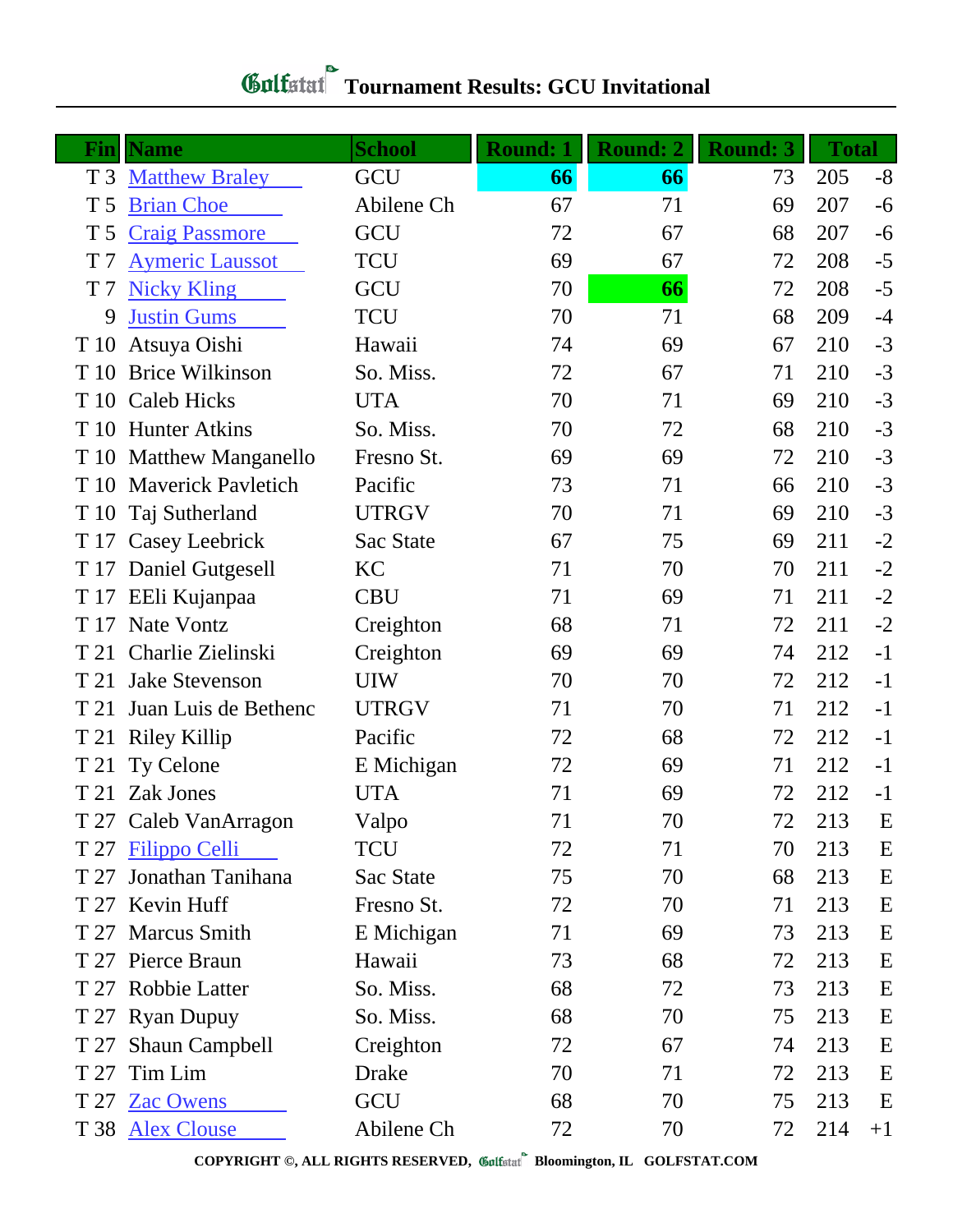## **Tournament Results: GCU Invitational**

| <b>Fin</b>      | <b>Name</b>             | <b>School</b>     | <b>Round: 1</b> | <b>Round: 2</b> | <b>Round: 3</b> | <b>Total</b> |      |
|-----------------|-------------------------|-------------------|-----------------|-----------------|-----------------|--------------|------|
|                 | T 38 Matthew Sutherland | Fresno St.        | 70              | 75              | 69              | 214          | $+1$ |
| T 40            | <b>Blaze Akana</b>      | Sac State         | 70              | 76              | 69              | 215          | $+2$ |
|                 | T 40 Joey Wiseman       | <b>Ball State</b> | 70              | 75              | 70              | 215          | $+2$ |
| T 40            | <b>John Hayes</b>       | <b>CBU</b>        | 74              | 69              | 72              | 215          | $+2$ |
| T 40            | <b>Marcus Tait</b>      | N.Colorado        | 74              | 70              | 71              | 215          | $+2$ |
| T 40            | <b>Riley Bell</b>       | Sac State         | 74              | 72              | 69              | 215          | $+2$ |
| T <sub>40</sub> | <b>Sam Murphy</b>       | GCU               | 71              | 71              | 73              | 215          | $+2$ |
| T 46            | <b>Brandon Massey</b>   | <b>TCU</b>        | 72              | 72              | 72              | 216          | $+3$ |
|                 | T 46 Cade McCallum      | Creighton         | 73              | 71              | 72              | 216          | $+3$ |
| T 46            | <b>Daniel Core</b>      | Columbia          | 74              | 68              | 74              | 216          | $+3$ |
|                 | T 46 Daniel Steinarsson | <b>UTA</b>        | 72              | 70              | 74              | 216          | $+3$ |
|                 | T 46 Ethan Davidson     | Sac State         | 70              | 72              | 74              | 216          | $+3$ |
|                 | T 46 Joey Ranieri       | <b>Ball State</b> | 74              | 69              | 73              | 216          | $+3$ |
| T 46            | <b>Matteo Cristoni</b>  | GCU               | 72              | 70              | 74              | 216          | $+3$ |
|                 | T 46 Nick Pittman       | <b>Drake</b>      | 75              | 69              | 72              | 216          | $+3$ |
|                 | T 54 Anthony Delisanti  | Valpo             | 69              | 70              | 78              | 217          | $+4$ |
| T 54            | <b>Jacob Lackey</b>     | GCU               | 72              | 72              | 73              | 217          | $+4$ |
|                 | T 54 Kash Bellar        | <b>Ball State</b> | 69              | 74              | 74              | 217          | $+4$ |
|                 | T 54 Kurtis Rodriguez   | Omaha             | 74              | 71              | 72              | 217          | $+4$ |
|                 | T 54 Leonardo Novella   | <b>UTRGV</b>      | 75              | 70              | 72              | 217          | $+4$ |
|                 | T 54 Nathan Han         | Columbia          | 71              | 71              | 75              | 217          | $+4$ |
|                 | T 54 Tegan Andrews      | Fullerton         | 76              | 70              | 71              | 217          | $+4$ |
| T 61            | <b>Francisco Osio</b>   | Abilene Ch        | 76              | 74              | 68              | 218          | $+5$ |
|                 | T 61 Garrett Boe        | Fullerton         | 74              | 71              | 73              | 218          | $+5$ |
| T 61            | <b>Gustav Frimodt</b>   | <b>TCU</b>        | 75              | 74              | 69              | 218          | $+5$ |
|                 | T 61 Harry Fearn        | Fullerton         | 73              | 75              | 70              | 218          | $+5$ |
| T 61            | <b>Mathew Halvorson</b> | Omaha             | 71              | 74              | 73              | 218          | $+5$ |
|                 | T 61 Tyler Ogawa        | Hawaii            | 72              | 72              | 74              | 218          | $+5$ |
| T 61            | <b>Zane Heusel</b>      | Abilene Ch        | 73              | 69              | 76              | 218          | $+5$ |
|                 | T 68 Ali Khan           | <b>Ball State</b> | 75              | 73              | 71              | 219          | $+6$ |
| T 68            | <b>Jack Johnson</b>     | <b>NDSU</b>       | 73              | 72              | 74              | 219          | $+6$ |
|                 | T 68 Joshuaa Robards    | KC                | 73              | 78              | 68              | 219          | $+6$ |
|                 | T 68 Ken-Marten Soo     | <b>UIW</b>        | 76              | 69              | 74              | 219          | $+6$ |
|                 | T 72 Andrew Lee         | Fresno St.        | 72              | 72              | 76              | 220          | $+7$ |
|                 | T 72 Blaise Vanivelt    | E Michigan        | 76              | 72              | 72              | 220          | $+7$ |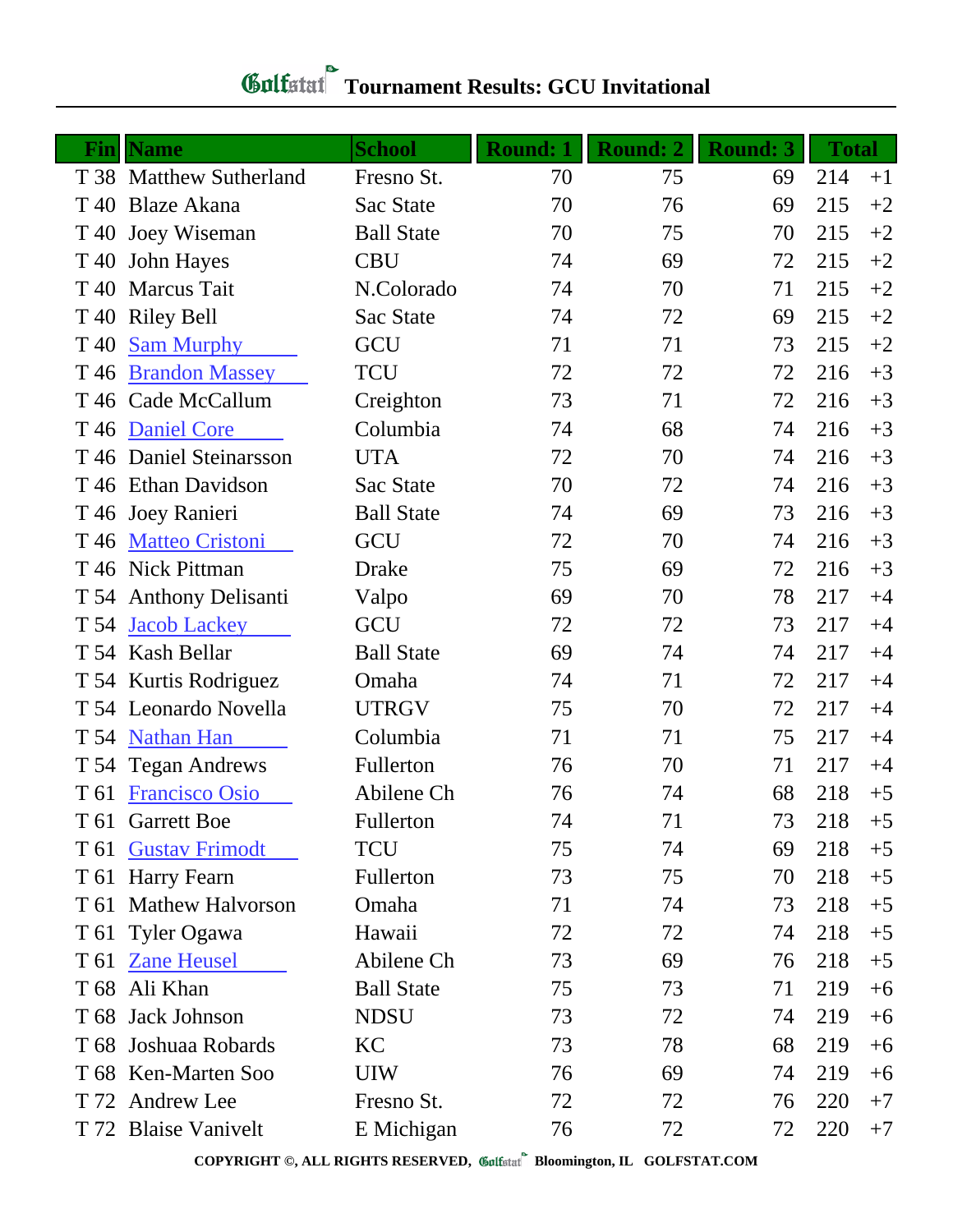| Finl | <b>Name</b>                 | <b>School</b>     | <b>Round: 1</b> | Round: 2 | <b>Round: 3</b> | <b>Total</b> |
|------|-----------------------------|-------------------|-----------------|----------|-----------------|--------------|
|      | T 72 Daniel Maurer          | KC                | 72              | 73       | 75              | 220<br>$+7$  |
|      | T 72 George Clarke          | KC                | 73              | 75       | 72              | 220<br>$+7$  |
|      | T 72 Leonardo Rigamonti     | Pacific           | 77              | 72       | 71              | 220<br>$+7$  |
|      | T 72 Sean Citherlet         | <b>CBU</b>        | 79              | 71       | 70              | 220<br>$+7$  |
|      | T 72 Thongpi Rattanayanon   | So. Miss.         | 74              | 71       | 75              | 220<br>$+7$  |
|      | T 72 TJ Shehee              | N.Colorado        | 74              | 75       | 71              | 220<br>$+7$  |
|      | T 80 Cam Kellett            | E Michigan        | 76              | 69       | 76              | 221<br>$+8$  |
|      | T 80 Cougar Collins         | E Michigan        | 76              | 74       | 71              | 221<br>$+8$  |
|      | T 80 Griffin Long           | Pacific           | 71              | 74       | 76              | 221<br>$+8$  |
|      | T 80 Nate Adams             | <b>NDSU</b>       | 80              | 66       | 75              | 221<br>$+8$  |
|      | T 80 Trevor McNary          | Fullerton         | 72              | 72       | 77              | 221<br>$+8$  |
|      | T 80 Yianni Kostouros       | Valpo             | 75              | 75       | 71              | 221<br>$+8$  |
|      | T 86 Dino Degotardi         | N.Colorado        | 72              | 77       | 73              | 222<br>$+9$  |
|      | T 86 Nate Deziel            | <b>NDSU</b>       | 73              | 75       | 74              | 222<br>$+9$  |
|      | T 86 Paul Gonzalez          | <b>UTA</b>        | 74              | 75       | 73              | 222<br>$+9$  |
| T 89 | <b>Alvin Kwak</b>           | Columbia          | 72              | 75       | 76              | $223 + 10$   |
| T 89 | <b>DJ</b> Francey           | Columbia          | 75              | 76       | 72              | $223 + 10$   |
| T 89 | <b>Garrett Willis</b>       | Valpo             | 75              | 76       | 72              | $223 + 10$   |
| T 89 | <b>Jackson Thompson</b>     | Creighton         | 76              | 73       | 74              | $223 + 10$   |
| T 89 | <b>Thomas Luger</b>         | KC                | 74              | 74       | 75              | $223 + 10$   |
| T 94 | <b>Christopher Atkinson</b> | Omaha             | 74              | 77       | 73              | $224 + 11$   |
|      | T 94 Garrett Takeuchi       | Hawaii            | 74              | 75       | 75              | $224 + 11$   |
|      | T 94 Logan Diomede          | Abilene Ch        | 78              | 71       | 75              | $224 + 11$   |
|      | T 94 Nikko Ganas            | <b>Drake</b>      | 80              | 73       | 71              | $224 + 11$   |
|      | T 98 Brock Winter           | <b>NDSU</b>       | 73              | 79       | 73              | $225 + 12$   |
|      | T 98 Colin Nasser           | <b>Ball State</b> | 76              | 75       | 74              | $225 + 12$   |
|      | T 98 Ian Simonich           | <b>NDSU</b>       | 73              | 81       | 71              | $225 + 12$   |
|      | T 98 Joe Buenfeld           | <b>UIW</b>        | 73              | 72       | 80              | $225 + 12$   |
|      | T 102 Jack Dumas            | Drake             | 75              | 78       | 73              | $226 + 13$   |
|      | T 102 James Mackie          | <b>CBU</b>        | 80              | 76       | 70              | $226 + 13$   |
|      | T 104 Lucas Scherf          | Drake             | 77              | 72       | 78              | $227 + 14$   |
|      | T 104 Thomas O'Rourke       | Pacific           | 79              | 78       | 70              | $227 + 14$   |
|      | T 106 Carter Doose          | Omaha             | 77              | 76       | 75              | $228 + 15$   |
|      | T 106 Johannes Hounsgaard   | GCU               | 72              | 77       | 79              | $228 + 15$   |
|      | T 106 Wyatt McGovern        | Columbia          | 75              | 79       | 74              | $228 + 15$   |

**COPYRIGHT ©, ALL RIGHTS RESERVED, Bloomington, IL GOLFSTAT.COM**